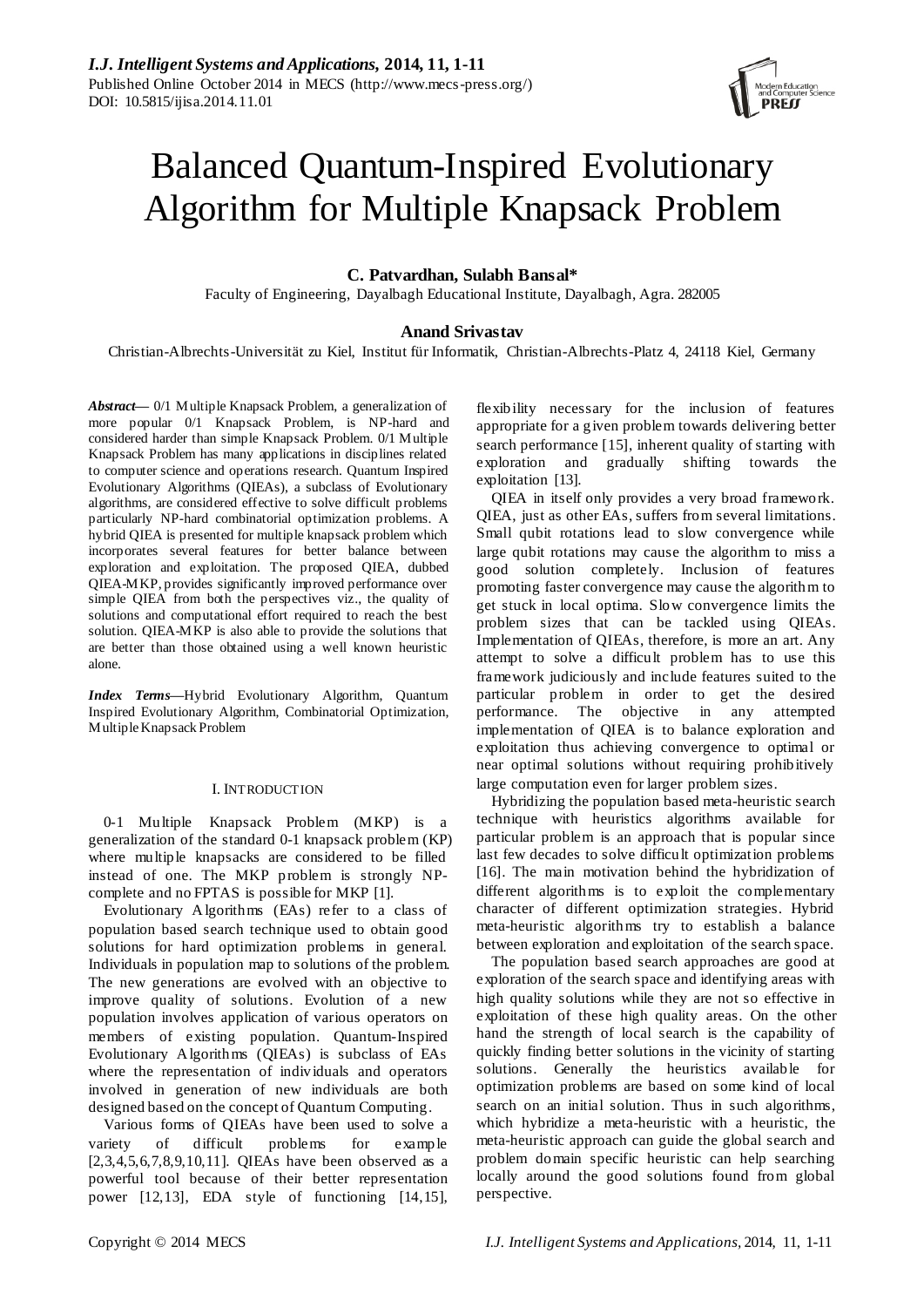| <b>Modifications</b>                                                  | reference e.g.                           | Type                                               | <b>Maximum Size</b><br>$n =$ items count<br>m= knapsacks count  |
|-----------------------------------------------------------------------|------------------------------------------|----------------------------------------------------|-----------------------------------------------------------------|
| Original QIEA (QIEA-o)                                                | [17, 18]                                 | <b>KP</b>                                          | $n = 500$                                                       |
| Modified initialization of Qubit individuals in OIEA                  | [18]<br>[19]<br>[20]<br>$[21]$           | <b>KP</b><br>KP<br><b>KP</b><br>KP                 | $n=500$<br>$n = 500$<br>$n = 500$<br>$n = 500$                  |
| Modification in Termination Criteria                                  | [18]                                     | <b>KP</b>                                          | $n = 500$                                                       |
| Modification in attractor, gate, etc while Updating the qubit         | [18]<br>[4]<br>$[3]$<br>$[11]$<br>$[22]$ | <b>KP</b><br><b>KP</b><br><b>DKP</b><br>QKP<br>MoK | $n = 500$<br>$n = 500$<br>$n=10.000$<br>$n=200$<br>$n=750, m=4$ |
| Modifying Repair function based on domain knowledge                   | [19]                                     | <b>KP</b>                                          | $n=500$                                                         |
| Replacing local and/or global migration of QIEA-o with other strategy | $[23]$<br>[24]                           | <b>KP</b><br><b>KP</b>                             | $n = 500$<br>$n=500$                                            |
| Incorporation of genetic operator mutation                            | $\lceil 3 \rceil$<br>$[11]$              | <b>DKP</b><br>QKP                                  | $n=10,000$<br>$n=200$                                           |
| Changing number or length of q bit individuals                        | $[25]$                                   | MoK                                                | $n=750, m=4$                                                    |
| Reinitialization of Oubits                                            | $[23]$                                   | <b>KP</b>                                          | $n=500$                                                         |
| Inclusion of domain knowledge in the search process.                  | [26]<br>[25]<br>$\lceil 3 \rceil$        | MoK<br>MoK<br><b>DKP</b>                           | $n=750$ , $m=2$<br>$n=750$ , $m=4$<br>$n=10,000$                |
| QIEA-o with parallel implementation                                   | $[27]$                                   | KP                                                 | $n = 500$                                                       |
| QIEA-o implementation on GPU                                          | [28]                                     | <b>KP</b>                                          | $n=250$                                                         |

Table 1. Modifications applied on QIEA"s for KP in the literature

\*KP= 0/1 Knapsack Problem, MoK = Multi-objective Knapsack Problem, QKP = Quadratic Knapsack Problem, DKP= Difficult 0/1 Knapsack problems

Thus, QIEAs with various modifications have been applied to different variants of popular combinatorial problem called Knapsack Problem (KP). Table 1 lists the modifications applied to QIEAs with the example existing in literature.

In this paper an attempt is made to design a hybrid QIEA balanced in its power to exploit and explore the search space in order to solve instances of MKP. The population based meta-heuristic QIEA is hybridised with an existing heuristic for MKP known as MTHM [29] and some additional features of population based search are judiciously incorporated in order to solve randomly generated instances of MKP. This is first attempt to solve MKP using such a meta-heuristic technique.

The rest of the paper is organized as follows. A brief description of MKP with a survey of approaches existing in literature for MKP is presented in section II. A brief conceptual description of a typical QIEA is given in section III. The MTHM heuristic used for hybridizing QIEA is discussed in section IV. In section V the QIEA framework used here and the proposed QIEA-MKP is explained in detail. Computational performance of QIEA-MKP is presented in section VI. Conclusions are presented in section VII.

# II. MULTIPLE KNAPSACK PROBLEM (MKP)

Given a set of n items with their profits  $p_i$  and weights  $w_j$ ,  $j \in \{1, ..., n\}$ , and m knapsacks with capacities  $c_i$ ,  $i \in \{1, ..., m\}$ , the MKP is to select a subset of items to fill given m knapsacks such that the total profit is maximized and sum of weights in each knapsack i doesn't exceed the capacity c<sub>i</sub>.

$$
\text{maximize} \; : \; \sum_{i=1}^{m} \sum_{j=1}^{n} p_j x_{ij} \tag{1}
$$

subject to: 
$$
\sum_{j=1}^{n} w_j x_{ij} \leq c_i, i \in \{1,...,m\},
$$
 (2)

$$
\sum_{i=1}^{m} x_{ij} \le 1, j \in \{1, ..., n\},\tag{3}
$$

(4)

$$
x_{ij} {\in} \{0,1\}, \, \forall i {\in} \{1,\ldots,m\}, \, \forall j {\in} \{1,\ldots,n\},
$$

where  $x_{ij} = 1$  if item j is assigned to knapsack i,  $x_{ij} = 0$ otherwise and coefficients  $p_j$ ,  $w_j$  and  $c_i$  are positive integers.

In order to avoid any trivial case, the following assumptions are made

1. Every item has a chance to be placed at least in largest knapsack:

$$
\max_{j \in \mathbb{N}} w_j \leq \max_{i \in \{1, \dots, m\}} c_i. \tag{5}
$$

2. The smallest knapsack can be filled at least by the smallest item:

$$
\min_{i \in \{1, \dots, m\}} c_i \le \min_{j \in \mathbb{N}} w_j \tag{6}
$$

3. There is no knapsack which can be filled with all items of N:

$$
\sum_{j=1}^{n} w_j \ge c_i, \forall i \in \{1, ..., m\}.
$$
 (7)

The subset sum variant of MKP having  $p_j = w_j$ , j $\in \{1,...,n\}$ , is known as multiple subset sum problem (MSSP).

MKP has many applications in fields related to computer science and operations research. An application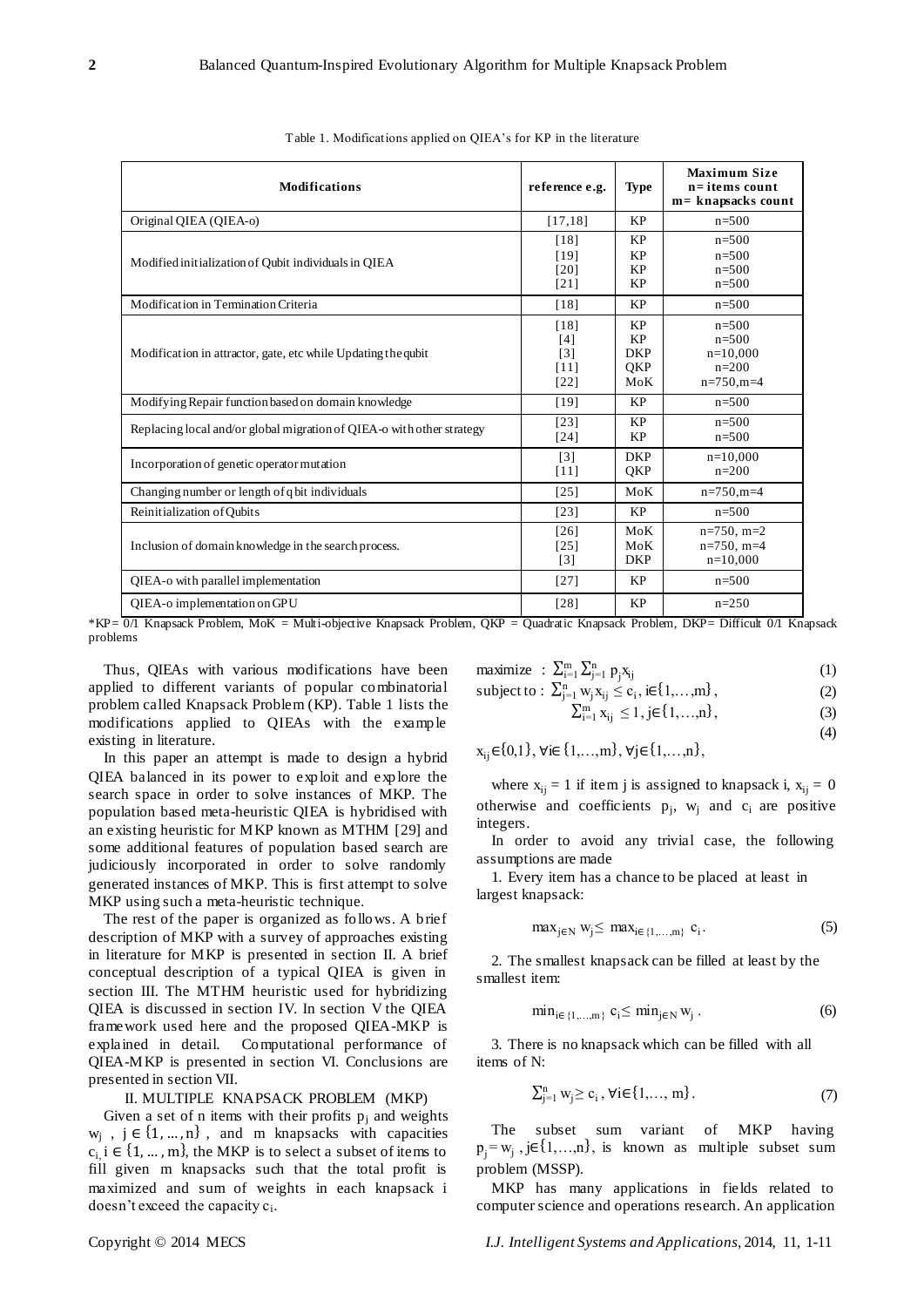is seen when scheduling jobs on processors where some machines unavailable for a fixed duration or some high propriety jobs are pre-assigned to processors [30]. A real world application of MKP is the problem of cargo loading where some containers need to be chosen from a set of *n* containers to be loaded in m vessels with different loading capacities for the shipment of the containers [31]. Another real world problem for MSSP is mentioned in [32] from a company producing objects of marble. The company receives m marble slabs, of uniform size, from a quarry. Each product, that company produces, requires a piece from marble slab having a specified length. Out of the list of products to be prepared, some products need to be selected and cut from the slabs so that the total amount of wasted marble is minimized. This problem is modelled as MSSP with slabs corresponding to knapsacks and the lengths corresponding to the weights.

Several attempts to solve the MKP exist e.g. [33,29,34] etc. Hung & Fisk [33] presented a depth first branch and bound algorithm where the upper bounds were derived by Lagrangian relaxation. Martello & Toth [29] proposed a different branch and bound algorithm where constraint  $\sum_{i=1}^{m} x_{ij} \le 1$  is omitted at each decision node and the branching item was chosen as an item which had been packed in k>1 knapsacks of the relaxed problem. In a later work Martello & Toth [34] proposed a bound and bound algorithm where at each node of the branching tree both the upper bound and lower bound are derived.

Some approximation algorithms also exist for MKP. Kellerer [35] presented the PTAS for MKP with identical capacities. Chekuri & Khanna [1] generalized it and presented the PTAS for MKP. He also discussed MKP as a special case of the generalized assignment problem (GAP). GAP is APX-hard and only a 2-approximation exists. It is also shown that no FPTAS is possible for MKP. A PTAS containing the two steps, guessing the items as first and packing them as second, is presented subsequently in [1]. The EPTAS is designed based on the LP relaxation of the MKP by Jansen [36,37]. Jansen [37] presented a faster version of the algorithm designed in [36]. These approximation schemes claim to provide solution having approximation ratio of  $1/\epsilon$ . The algorithm is shown to take polynomial time with respect to size of the problem but is exponential with respect to the  $1/\epsilon$ .

# III. QUANTUM INSPIRED EVOLUTIONARY ALGORITHM (QIEA)

The QIEAs introduced in [17] are population-based stochastic evolutionary algorithms. They use the qubit, a vector, to represent the probabilistic state of individual. Each qubit is represented as  $q_i = \begin{bmatrix} \alpha_i \\ \beta_i \end{bmatrix}$ ,  $\alpha_i, \beta_i$  are complex numbers so that  $|\alpha_i|^2$  is the probability of state being 1 and  $|\beta_i|^2$  is the probability of state being 0 such that  $|\alpha_i|^2 + |\beta_i|^2 = 1$ . For the purpose of QIEAs,  $\alpha_i$  and  $\beta_i$  are assumed to be real. Thus, a qubit string with n bits

represents a superposition of  $2<sup>n</sup>$  binary states and provides an extremely compact representation of entire space.

The process of generating binary strings from the qubit string, Q, is known as observation. To observe the qubit string Q, a string consisting of the same number of random numbers between 0 and 1 (R) is generated. The element  $P_i$  is set to 0 if  $R_i$  is less than square of  $Q_i$  and 1 otherwise. In each of the iterations, several solution strings are generated from Q by observation as given above and their fitness values are computed. The solution with best fitness is identified. The updating process moves the elements of Q towards the best solution slightly such that there is a higher probability of generation of solution strings, which are similar to best solution, in subsequent iterations. A quantum gate is utilised for this purpose [17].

|                  | Procedure QIEA-original                                 |
|------------------|---------------------------------------------------------|
| 1                | $t \leftarrow 0$                                        |
| 2                | initialize $O(t)$                                       |
| 3                | make $P(t)$ by observing the states of $Q(t)$           |
| $\overline{4}$   | repair $P(t)$                                           |
| 5                | evaluate $P(t)$                                         |
| $\boldsymbol{6}$ | store the best solutions among $P(t)$ into $B(t)$       |
| $\overline{7}$   | while $(t GEN)$                                         |
| 8                | ł                                                       |
| 9                | $t \leftarrow t+1$                                      |
| 10               | make $P(t)$ by observing the states of $Q(t-1)$         |
| 11               | repair $P(t)$                                           |
| 12               | evaluate $P(t)$                                         |
| 13               | update $O(t)$                                           |
| 14               | store the best solutions among $B(t-1)$ and $P(t)$ into |
|                  | B(t)                                                    |
| 15               | if (migration-period)                                   |
| 16               | {migrate b or $b_i^t$ to $B(t)$ globally or locally,    |
|                  | respectively.                                           |
| 17               |                                                         |

Fig. 1. Quantum Inspired Evolutionary Algorithm

One such gate, used by the QIEAs presented in this work, is the Rotation Gate, which updates the qubits as follows:

$$
\begin{bmatrix} \alpha_i^{t+1} \\ \beta_i^{t+1} \end{bmatrix} = \begin{bmatrix} \cos(\Delta\theta_i) & -\sin(\Delta\theta_i) \\ \sin(\Delta\theta_i) & \cos(\Delta\theta_i) \end{bmatrix} \begin{bmatrix} \alpha_i^t \\ \beta_i^t \end{bmatrix}
$$
 (8)

where,  $\alpha_i^{t+1}$  and  $\beta_i^{t+1}$  denote probabilities for i<sup>th</sup> qubit in  $(t + 1)$ <sup>th</sup> iteration and  $\Delta\theta_i$  is equivalent to the step size in typical iterative algorithms in the sense that it defines the rate of movement towards the currently perceived optimum.

The above description outlines the basic elements of QIEA. Observing a qubit string 'n' times yields 'n' different solutions because of the probabilities involved. The fitness of these is computed and the qubit string Q is updated towards higher probability of producing strings similar to the one with highest fitness. This sequence of steps continues; these ideas can be easily generalised to work with multiple qubit strings.

Pseudo-code for the QIEA originally proposed by Han & Kim [17] is presented in fig 1.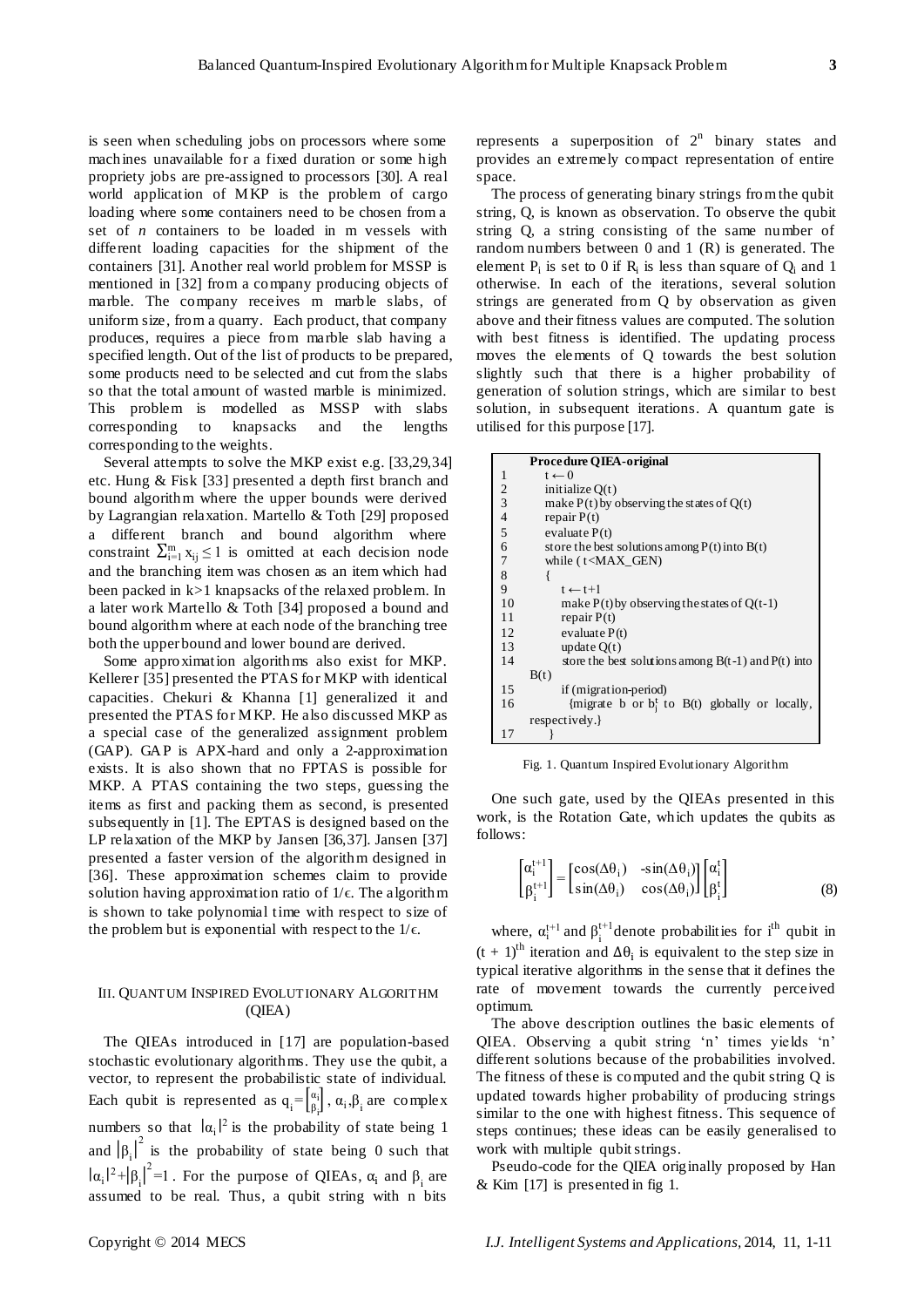## IV. MTHM HEURISTIC FOR MKP

Martello & Toth [29] gave a heuristic algorithm, called MTHM, for solving the MKP. This algorithm consists of three phases as described in the following. The details are available in [38].

**1.** Initial feasible solution is obtained in the first phase of MTHM by applying the Greedy algorithm to the first knapsack; a set of remaining items is obtained, then the same procedure is applied for the second knapsack; this is continued till the  $m<sup>th</sup>$  knapsack.

**2.** The initial solution is improved during the second phase by swapping every pairs of items assigned to different knapsacks and insert a new item such that the total profit is increased.

**3.** Each selected item is tried to be replaced by one or more remaining items during the last if possible so that the total profit sum is increased.

The MTHM heuristic has the advantage that some items can be exchanged from a knapsack to another or excluded from the solution set so that total profit increases, which can lead to an efficient and fast solution when the solution given by the first phase is good. Moreover they can be applied to any feasible solution effectively. The main drawback of MTHM heuristic is that it considers only the exchanges between a pairs of items and not the combinations of items.

Various phases of this heuristic can be introduced in QIEA to improve the quality of solutions found. In section V use of these to improve the performance of QIEA-MKP is examined in detail. The first phase of this heuristic is used to repair the infeasible solutions generated by collapse operation of QIEA. The second and third phases are applied as local search technique on the solutions improved from global perspective during the iterations of QIEA.

# V. QIEA-MKP

In this work a modified QIEA framework is used as the starting point. In a QIEA the update operator is used to gradually modify the qubit individuals using an attractor such that it can generate solutions more similar to the attractor. QIEA as described by Han & Kim [17] maintains a population of local best individuals corresponding to the population of qubit individuals besides the global best individual generated so far. Thus, the qubit individuals evolve according to different local best solutions but same global best solution. The update operator is applied either locally or globally, at local level the corresponding local best individual is used as an attractor and at global level the global best individual is used as an attractor. The global and/or local best solutions are replaced if found worse than the new solutions generated using a qubit individual. These new solutions are used as attractors subsequently. Here instead of generating single solution, a qubit individual generates multiple individuals every time before

comparing those with stored best individuals generated so far such that only the best out of all these multiple solutions generated is actually compared with local or global best individuals available. This helps in exploitation of the areas of solution space represented by the particular qubit individuals more intensively before rotating them towards an attractor. The qubit individual is rotated towards the local best solution more often than the global best solution. Such an arrangement establishes the balanced capability to explore and exploit simultaneously which is a foremost requirement for any meta-heuristic implementation.

The above description provides a broad framework of QIEA with scope for enhancements for rapid solution of a specific problem. This frame work is used as the starting point here which has been enhanced with several features. The modified algorithm designed for MKP is named as QIEA-MKP. The improvements brought about in QIEA-MKP are as follows.

- (i)The items are sorted in order of decreasing profit by weight ratio to improve the domain knowledge in the following
	- a. Initializing the Qubit Individuals so that they generate better solutions.
	- b. Modifying the repair function to improve quality of solutions.
- (ii) Improving the local best solutions using local search
- (iii)Mutation of solutions when they appear to be stuck in a local optimum
- (iv)Re-initialization of Qubit individuals
- (v) Local exploitation before global exploration

## *A. Sorting of items in input*

The items having a greater profit by weight ratio are considered to have higher probability of their inclusion in the optimal solution. Thus the items in input are sorted in the decreasing order of their profit by weight ratio. This sorting is used to initialize qubit individuals so that they can generate better solutions and also to improve repair procedure so that it provides better solutions.

*Initializing the Qubit Individuals to depict the better estimations of distribution models:* In order to initialize the qubit individuals, the items are divided in to 3 classes based on where they lie in order of preference; the first class contains items having high preference for selection in a knapsack, items in second part have intermediate preference and third contain items having low preference. Hence, qubits for items lying in first class (third class) are assigned values closer to 1 (0) so that they have high (low) probability of collapsing to value 1. Items lying in the second class require more processing for convergence to either 0 or 1, hence intermediate values between 0 and 1 are assigned to them.

As a result, QIEA-MKP starts exploiting the area or region in solution space having higher probability of having solutions closer to optimal.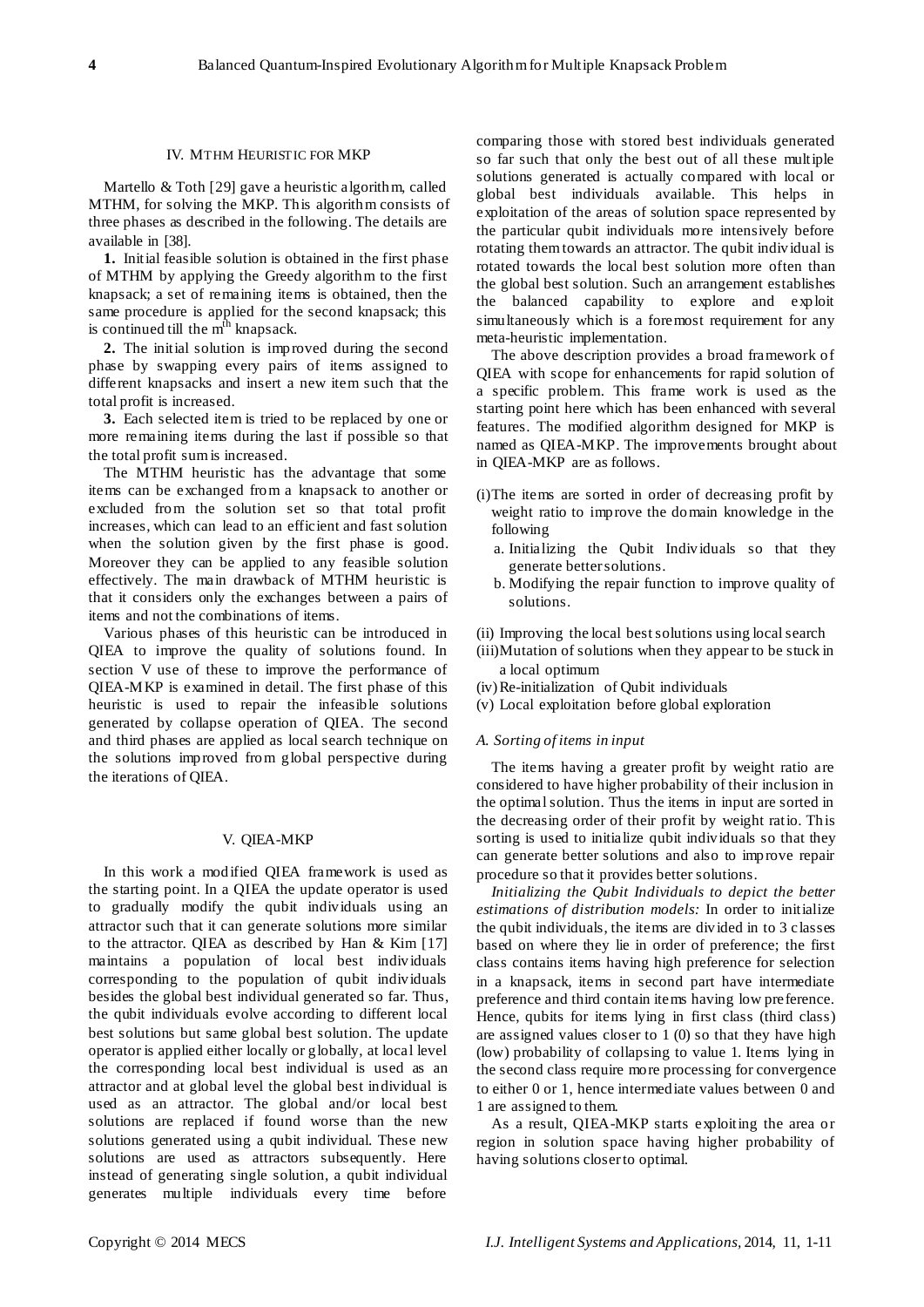

Fig. 2. Initialization of qubits. Qubits for items shown are sorted in decreasing profit by weight ratio from left to right

|                                       | Procedure RepairMKP $(x)$                                                     |  |
|---------------------------------------|-------------------------------------------------------------------------------|--|
| 1                                     | let $R_i \leftarrow c_i - \sum_{i=1}^n w_i x_{ij}, \forall i \in \{1, , m\};$ |  |
| 2                                     | for i from 1 to m $\{$                                                        |  |
| $\overline{3}$                        | while $(R_i < 0)$ {                                                           |  |
| $\overline{\mathcal{L}}$              | u ← max <sub>∀j∈{1,,n</sub> }(j)  x <sub>ij</sub> = 1                         |  |
| $\overline{5}$                        | $x_{i} \leftarrow 0$ ; $R_i = R_i + w_{ii}$ ;                                 |  |
| $\begin{array}{c} 6 \\ 7 \end{array}$ | $\frac{1}{2}$ while*//                                                        |  |
|                                       | $\frac{1}{2}$ for $i^*/$                                                      |  |
| $\overline{8}$                        | for $j$ from 1 to n $\{$                                                      |  |
|                                       | if $(k = \min_{\forall i \in \{1, \dots, m\}}(i)   R_i \ge w_i$               |  |
| 9                                     | ${x_{ki} \leftarrow 1$ ; $R_k = R_k - w_i}$                                   |  |
| 10                                    | $\frac{1}{2}$ //*for $i^*/$                                                   |  |

Fig. 3. Pseudo-code for RepairMKP

*Modifying the repair function to improve quality of solutions:* QIEA uses a simple " repair" function after it observes the qubits through the "make" procedure to make the observed solution feasible. In QIEA-MKP, the repair function is modified to improve the quality of solutions while making them feasible based on the phase 1 of MTHM heuristic presented in section IV. This improves the speed of convergence. As explained earlier the items are sorted in order of their preference to include them into a knapsack. So, in each repair step, items closest to the end are removed and items closest to the beginning are added as necessary. The knapsacks are assumed to be sorted in order of their increasing capacity and that"s the order in which they are considered when items are added into knapsacks. The pseudo-code is given in Fig. 3.

## *B. Improving the local best solutions*

The local best solutions are further improved in two stages based on the phases 1 and 2 of MTHM heuristic [29] described in section IV. In first stage it tries to exchange every pair of items assigned to different knapsacks along with inserting a new item so that total profit is increased. Secondly, every selected item (starting from last in the sorted order) is tried to be replaced by one of the remaining items so that the total profit sum is increased. The pseudo-code of these procedures is given in Fig. 4. and Fig. 5.

# *C. Mutation of solutions appearing to be stuck in local optimum.*

EAs suffer from tendency of getting stuck in local optima. All the modifications described above help the algorithm to exploit the search space around the greedy solutions increasing the speed of convergence but they also increase the tendency to get stuck in local optima. To combat this problem, if a new solution generated is seen to be close to global best solution found so far it is

mutated. During mutation, after 2-3 bits in the solution vector are randomly selected and changed to 0, the partial solution is improved using ImroveStage1. To check closeness of two solutions, Hamming distance between them is calculated. Such an operator improves diversity without increasing the computational effort. It helps to explore the solution space around a current solution such that local optimal in vicinity is not missed. This improves the chances of finding optimal in case it is in vicinity of the converging solution.

|    | Procedure ImproveStage1(x)                                                                                                 |
|----|----------------------------------------------------------------------------------------------------------------------------|
| 1  | let $R_i \leftarrow c_i - \sum_{j=1}^n w_j x_{ij}, \forall i \in \{1, , m\};$                                              |
| 2  | for each pair i and j in $\{1,,n\}$                                                                                        |
| 3  | if $(\exists u, v \text{ in } \{1, , m\}   x_{ui} = 1 \text{ and } x_{vj} = 1 \text{ and } (R_u \geq 1)$                   |
|    | $w_j - w_i$ ) and $(R_v \ge w_i - w_i))$ {                                                                                 |
| 4  | if $(\exists k \in \{1, , n\}   (R_u \ge w_i + w_k - w_i) \text{ or } (R_v \ge$                                            |
|    | $W_i + W_k - W_i)$ }                                                                                                       |
| 5  | let $k = (\min_{\forall s \in \{1,,n\}} s \mid (R_u \ge w_j + w_s -$                                                       |
|    | $w_i$ ) or $(R_v \ge w_i + w_s - w_i)$                                                                                     |
| 6  | if $(R_u \geq w_i + w_s - w_i)$ $X_{ui} \leftarrow 0$ ; $X_{vi} \leftarrow$                                                |
|    | $0; x_{uj} \leftarrow 1; x_{vi} \leftarrow 1; x_{uk} \leftarrow 1;$                                                        |
| 7  | else { $x_{ui} \leftarrow 0$ ; $x_{vj} \leftarrow 0$ ; $x_{uj} \leftarrow 1$ ; $x_{vi} \leftarrow 1$ ; $x_{vk} \leftarrow$ |
|    | 1:                                                                                                                         |
| 8  | $\frac{1}{2}$ if *//                                                                                                       |
| 9  | $\frac{1}{2}$ if *//                                                                                                       |
| 10 | $\frac{1}{2}$ for pair i and $\frac{1}{2}$ //                                                                              |

Fig. 4. Pseudo-code for ImproveStage1

|                | Procedure ImproveStage2(x)                                                                                                          |
|----------------|-------------------------------------------------------------------------------------------------------------------------------------|
| 1              | let $R_i \leftarrow c_i - \sum_{i=1}^n w_i x_{ij}, \forall i \in \{1, , m\};$                                                       |
| 2              | for $\forall i \in \{1, , n\}$                                                                                                      |
| $\overline{3}$ | if $(\exists u \in \{1, , m\} x_{ui} = 1)$                                                                                          |
| $\overline{4}$ | for $\forall j \in \{1, \ldots, n\}   x_{vj} = 0 \ \forall v \in \{1, \ldots, m\}$ {                                                |
| 5              | if(R <sub>u</sub> + w <sub>i</sub> − w <sub>j</sub> ≥ 0)P <sub>j</sub> ← p <sub>i</sub> − p <sub>i</sub> ; else P <sub>j</sub> ← 0; |
| $\frac{6}{7}$  | $\frac{1}{*}$ for $j^*/$                                                                                                            |
|                | let $P_k = \max_{\forall j \in \{1,,n\}} P_j$ ;                                                                                     |
| 8              | if $(P_k > 0)$ { $x_{ni} \leftarrow 0$ ; $x_{nk} \leftarrow 1; R_n \leftarrow R_n + w_i$                                            |
|                | $W_k$ ; }                                                                                                                           |
| 9              | $\frac{1}{2}$ f u *//                                                                                                               |
| 10             | $\frac{1}{2}$ for i *//                                                                                                             |

Fig. 5. Pseudo-code for ImproveStage2

## *D. Re-initialization of Qubit individuals.*

It may happen even after applying mutation as explained in section 5.3 that all the solutions generated from a qubit individual are still same after a sequence of generations. It clearly indicates that such a qubit individual has converged and no further new solutions can be generated using them. Thus, each qubit in individuals which generate same solution for more that 3 times out of 5 is reset as explained in section 5.1. It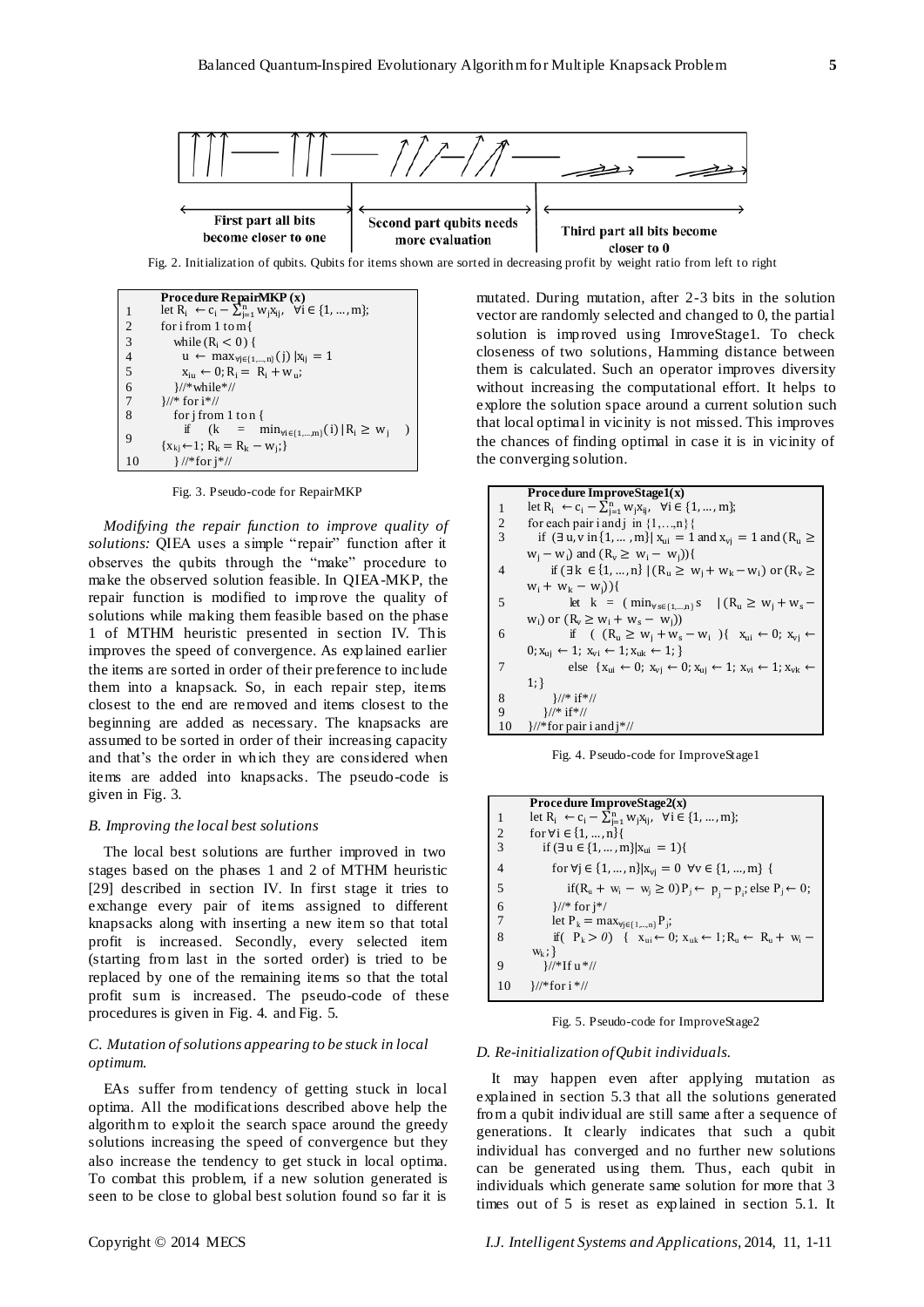increases the diversity of solutions explored through the qubit individuals without increasing the computational effort.

#### *E. Local exploitation before global exploration.*

QIEA has the property that it updates the qubits over the time period such that they represent Estimation of Distribution models. Thus, basic steps of QIEA are executed for some iterations to update some of the qubit individuals initialized as described in section V.A.1. The steps listed in the following are performed on half of the qubit individuals for small number of times (empirically set as 15 for this work) before starting QIEA-MKP on the entire population.

- Make
- RepairMKP
- ImproveStage1
- ImproveStage2
- Update

The execution of these steps of QIEA will also exploit intensively the area represented by the current qubit individuals before starting the QIEA-MKP which is balanced with respect to its power of exploitation and exploration. The resulting qubit individuals thus favour the small solution subspace close to better solutions.

A solution to MKP must specify whether the item is included or not and if it is included then the index of knapsack it has been put into. Hence an optimal solution does not require only the selection of correct items but also that they are packed into the correct knapsacks. In this work, two components (in the form of two binary strings) are used to represent a solution individual where, first of length n contains 0 or 1 for each item conveying about its selection status, and second of length  $(n * log_2 m)$ contains the index in binary of knapsack in which it is packed. The integers in  $\{1, ..., m\}$  are represented by a bit string of length  $log_2 m$ . A qubit individual is thus represented by two components of lengths n and  $n*log_2 m$  correspondingly.

The complete pseudo-code for QIEA-MKP is presented in Fig. 6. In the pseudo-code for MKP; t refers to the current iteration, two components of population of qubit individuals after  $t<sup>th</sup>$  iteration are represented using  $Q1(t)$  and  $Q2(t)$ ,  $P1(t)$  and  $P2(t)$  represent the population of individual solutions,  $B1(t)$  and  $B2(t)$  is the set of best solutions corresponding to each individual,  $c_i$  is the capacity of the i<sup>th</sup> knapsack. Individuals represented by Q1(t) and Q2(t) are referred to as  $q_j^t$  (composed of  $q_1^t$ and  $q2_j^t$ ), individuals in P1(t) and P2(t) are referred to as  $p_j^t$  (composed of  $p_j^t$  and  $p_j^{t}$ ), similarly individuals in B1(t) and B2(t) are referred to as  $b_j^t$  (composed of  $b1_j^t$ and  $b2^{\dagger}_{j}$ ) for each j $\in$ n; b refers to global best solution having components viz., b1 and b2. In the following paragraph a brief description is given for procedures called in QIEA-MKP but have not been described yet.

**Initialize Greedy**  $(q1_j^t)$ : where  $q1_j^t$  is j<sup>th</sup> qubit individual in a population  $Q1(t)$ . The procedure initializes the qubit individual  $q_j^t$  as explained in section V.A.

**Make** P1(t) and P2(t) from Q1(t) and Q2(t): The procedure collapses the qubit individuals in Q1(t) (or  $Q2(t)$ ) observing solution individuals in P1(t) (or P2(t)).

 $\textbf{HamDistance}(p1^s_j, b1)$ : Returns hamming distance between two binary strings.

**Mutate**( $p1_j^s$ ): Mutates the solution  $p1_j^s$  as described in section V.D.

**Update**  $q_j^t$  based on  $b_j^t$ : Rotates the qubits  $q_1^t$  towards bits in  $b2^t_j$  and  $q2^t_j$  towards bits in  $b1^t_j$  as explained earlier and defined in [17] using the rotation angle as 0.01.

**Evaluate** P(s)**:** Assign individuals in P(s) to their profit values.

The maximum number of iterations in algorithm is controlled using a global constant, MaxIterations.

## VI. RESULTS AND DISCUSSION

The experiments are done on Intel® Xeon® Processor E5645 ( 12M Cache, 2.40 GHz, 5.86 GT/s Intel® QPI ). The machine uses Red Hat Linux Enterprise 6.

The solutions converged for most of the problem instances considered here within 10 iterations hence maxIterations is set to 10. Empirically,  $\eta_1$  and  $\eta_2$  are set to 5 and population size is set to 10.

The experiments are performed to observe the effect of the modifications presented in sections V.A through V.E on basic QIEA framework discussed in the beginning of section V. The performance of QIEA and QIEA-MKP is observed on randomly generated instances having elements 1000, 5000 and 10000 with number of knapsacks as 2, 5 and 10.

The problem instances are randomly generated, using the generator of instances available at the Pisinger"s home page viz. http://www.diku.dk/~pisinger/codes.html, where weights  $w_i$  are distributed in [1, R] and profits  $p_i$ are calculated as  $p_i = w_i + R/10$ . Such instances correspond to a real-life situation where the return is proportional to the investment plus some fixed charge for each project.

Two different classes of capacities are considered for the knapsacks in randomly generated instances viz., similar and dissimilar. In instances with similar capacities the first m-1 capacities  $c_i$ , i $\Box$ {1,...,m-1} are distributed in

$$
\left[0.4\ \Sigma_{j=1}^{n}\ w_{j}/m\ ,0.6\ \Sigma_{j=1}^{n}\ w_{j}/m\right]\ \Box\ \Box\ \{1,\dots,m\text{-}1\}\hspace{1cm} \textnormal{(9)}
$$

while instances with dissimilar capacities have these  $c_i$ distributed in

$$
\left[0,0.5\left(\sum_{j=1}^{n} w_j - \sum_{k=1}^{i-1} c_k\right)\right] \text{ for } i=1,\ldots,m-1 \tag{10}
$$

The last capacity  $c_m$  in both classes is chosen as

$$
c_m = 0.5 \sum_{j=1}^{n} w_j - \sum_{i=1}^{m-1} c_i
$$
 (11)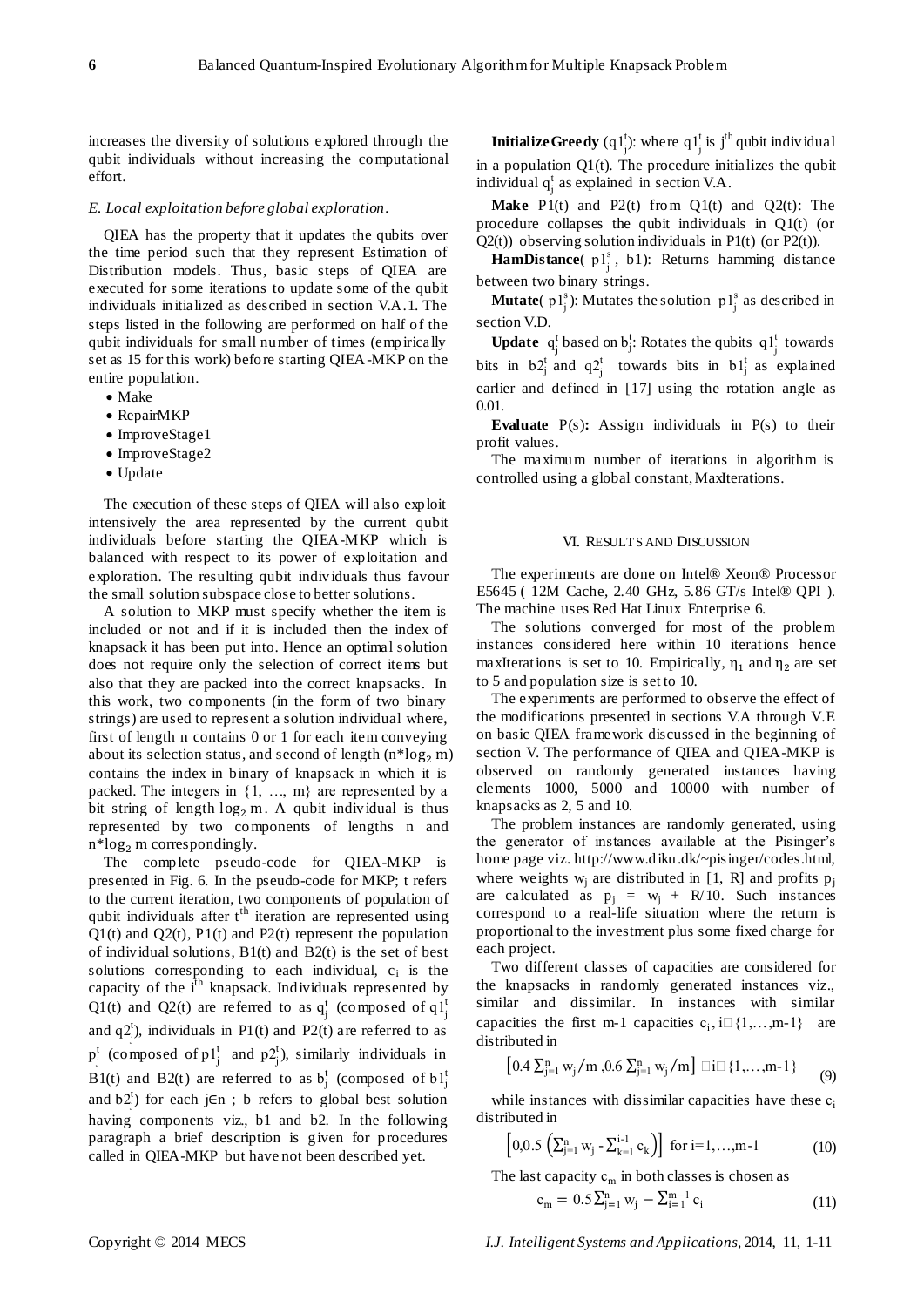Tables 2 and 3 present the performance of QIEA and QIEA-MKP for the instances having similar capacities. Tables 4 and 5 present the performance of QIEA and QIEA-MKP for the instances having dissimilar capacities. Instances are randomly generated with number of elements ranging from 1000 to 10000 and number of knapsacks ranging from 2 to 100. The instances having 100 knapsacks of dissimilar capacities could not be generated.

|                          | Procedure QIEA-MKP                                                                    |
|--------------------------|---------------------------------------------------------------------------------------|
| $\mathbf{1}$             | SortGreedy the Input;                                                                 |
| $\overline{\mathbf{c}}$  | $t \leftarrow 0; b \leftarrow 0;$                                                     |
| 3                        | <b>InitializeGreedy</b> (q1 <sup>t</sup> <sub>i</sub> ) for each $j \in \{1, , n\}$ ; |
| $\overline{\mathcal{L}}$ | <b>Initialize</b> $q2_i^t$ to $1/\sqrt{2}$ for each $j \in \{1, , n * log_2 m\}$ ;    |
| 5                        | Make $P1(t)$ and $P2(t)$ from $Q1(t)$ and $Q2(t)$ ;                                   |
| 6                        | <b>RepairMKP</b> $(PI(t))$ ;                                                          |
| 7                        | copy $P1(t)$ to $B1(t)$ and $P2(t)$ to $B2(t)$ ;                                      |
| 8                        | for each $j \in \{1, , n/4\}$                                                         |
| 9                        | <b>Make</b> $p_i^t$ from $q_i^t$ ;                                                    |
| 10                       | <b>RepairMKP</b> $(PI(t))$ ;                                                          |
| 11                       | Improve Stage $1(P1(t))$ ;                                                            |
| 12                       | ImproveStage2(P1(t));                                                                 |
| 13                       | if ( $p_i^t$ is better than $b_i^t$ ) $b_i^t \leftarrow p_i^t$                        |
| 14                       | ł                                                                                     |
| 15                       | while (t <maxiterations) td="" {<=""></maxiterations)>                                |
| 16                       | $t \leftarrow t+1$ ; cnt <sub>i</sub> $\leftarrow 0$ ;                                |
| 17                       | for r from 0 to $\eta_1$ do                                                           |
| 18                       | for s from 0 to $\eta$ , do                                                           |
| 19                       | <b>Make</b> $P(s)$ from $Q(t)$ ;                                                      |
| 20                       | <b>RepairMKP</b> $(P(s))$ ;                                                           |
| 21                       | Evaluate $P(s)$ ;                                                                     |
| 22                       | for each $j \in \{1, , n\}$ if ( $p_i^s$ better than $p_i^t$ ) $p_i^t$                |
|                          | $\leftarrow p_i^s$ ; else cnt <sub>j</sub> $\leftarrow$ cnt <sub>j</sub> + 1;         |
| 23                       | } //*for $s*//$                                                                       |
| 24                       | for each $j \in \{1, , n\}$                                                           |
| 25                       | if<br>(Ham Distance (<br>$p_i^s$<br>,b) < 2                                           |
|                          | {Mutate( $p_i^s$ );ImproveStage1( $p_i^s$ );}                                         |
| 26                       | $\frac{1}{2}$ for $i^*//$                                                             |
| 27                       | if(cnt <sub>i</sub> $>$ 3){                                                           |
| 28                       | <b>InitializeGreedy</b> (q1 <sup>1</sup> ) for each $j \in \{1, , n\}$ ;              |
| 29                       | <b>Initialize</b> $q2_i^t$ to $1/\sqrt{2}$ for each $j \in \{1, , n*$                 |
|                          | $log, m$ };                                                                           |
| 30                       | }//*if $cnt_i$ *//                                                                    |
| 31                       | for $j \in \{1, , n/2\}$ ImproveStage2( $p_j^b$ );                                    |
| 32                       | for each $j \in \{1, , n\}$ if ( $p_i^t$ is better than $b_j^t$ )                     |
|                          | $b_j^t \leftarrow p_j^t$                                                              |
|                          |                                                                                       |

| 33 | for each $j \in \{1, , n\}$ if $(b_i^t$ is better than b) $\overline{b \leftarrow b_i^t}$ ; |
|----|---------------------------------------------------------------------------------------------|
| 34 | for each $j \in \{1, , n\}$ Update $q_i^t$ based on $b_i^t$ ;                               |
| 35 | $\frac{1}{2}$ //*for r*//                                                                   |
| 36 | for each $j \in \{1, , n\}$ Update $q_i^t$ based on b;                                      |
| 37 | $\frac{1}{2}$ // * while *//                                                                |

The tables show a comparison of profit values obtained using the specific format of QIEA with values obtained using the heuristic mentioned in section IV. The best, average, worst, standard deviation in profit values obtained within 30 independent runs of the algorithm have been reported along with the minimum and average computaional effort required in terms of number of function evaluations (FES) as to reach the best (MinFES and AvgFES respectively) and RDH relative distance of best solution from heuristic. If profit for the instances obtained using exact algorithm is  $P_h$  and best profit obtained is  $P_b$  the RDH is calculated as follows.

$$
RDH = ((P_b - P_h)/P_h) * 100 \tag{12}
$$

The convergence of profit values achieved using QIEA and QIEA-MKP is studied and compared. Fig 7 shows how the best profit value obtained through QIEA and QIEA-MKP converges. The iteration number and the profit achieved have been plotted on x-axis and y-axis respectively. QIEA-MKP executes the basic steps of QIEA for 15 times during initialization of half of the qubit individuals as explained in section V.E. Results for these additional steps are plotted using iteration numbers from I0 to I15 on x-axis, where values exist only for QIEA-MKP.

It is clear from fig 7 that

- Both algorithms start with similar profits.
- QIEA-MKP forgoes ahead of QIEA during initialization steps.
- However, QIEA-MKP finds significantly better solutions with in a few iterations of the main loop of the algorithm.
- Even after 50 iterations of the main loop, QIEA is still far away from the value achieved using QIEA -MKP in a few iterations

| n     | m              | Heuristic (MTHM) | <b>Best</b> | Average  | Worst   | <b>St</b> dde v | MinFES | AvgFES  | <b>RDH</b> |
|-------|----------------|------------------|-------------|----------|---------|-----------------|--------|---------|------------|
|       | 2              | 258382           | 256590      | 256523.7 | 256502  | 17.36852        | 306    | 2375.17 | $-0.6935$  |
| 1000  | 5              | 258192           | 256549      | 256524.7 | 256503  | 11.00763        | 584    | 2405.53 | $-0.6363$  |
|       | 10             | 257594           | 256610      | 256576.7 | 256556  | 12.89302        | 1867   | 2702.2  | $-0.3820$  |
|       | 100            | 238909           | 256157      | 256057.4 | 255992  | 38.94619        | 15     | 631.73  | 7.2195     |
|       | $\mathfrak{2}$ | 1311752          | 1302242     | 1302143  | 1302100 | 32.39831        | 110    | 1775.07 | $-0.7250$  |
|       | $\overline{5}$ | 1311602          | 1302117     | 1302070  | 1302036 | 23.06684        | 86     | 1286.67 | $-0.7232$  |
| 5000  | 10             | 1310793          | 1302151     | 1302094  | 1302059 | 19.87617        | 162    | 1912.03 | $-0.6593$  |
|       | 100            | 1295826          | 1302426     | 1302353  | 1302316 | 26.17703        | 1571   | 2648.83 | 0.5093     |
|       | 2              | 2607179          | 2587373     | 2587291  | 2587187 | 48.8818         | 19     | 858.4   | $-0.7597$  |
| 10000 | $\overline{5}$ | 2606773          | 2587174     | 2587092  | 2587012 | 47.10786        | 48     | 994.9   | $-0.7518$  |
|       | 10             | 2606811          | 2587191     | 2587090  | 2587020 | 42.17266        | 1      | 872.23  | $-0.7526$  |
|       | 100            | 2591142          | 2587730     | 2587459  | 2587371 | 76.72193        | 1743   | 2643.23 | $-0.1317$  |

Table 2. Performance of QIEA on instances with similar capacities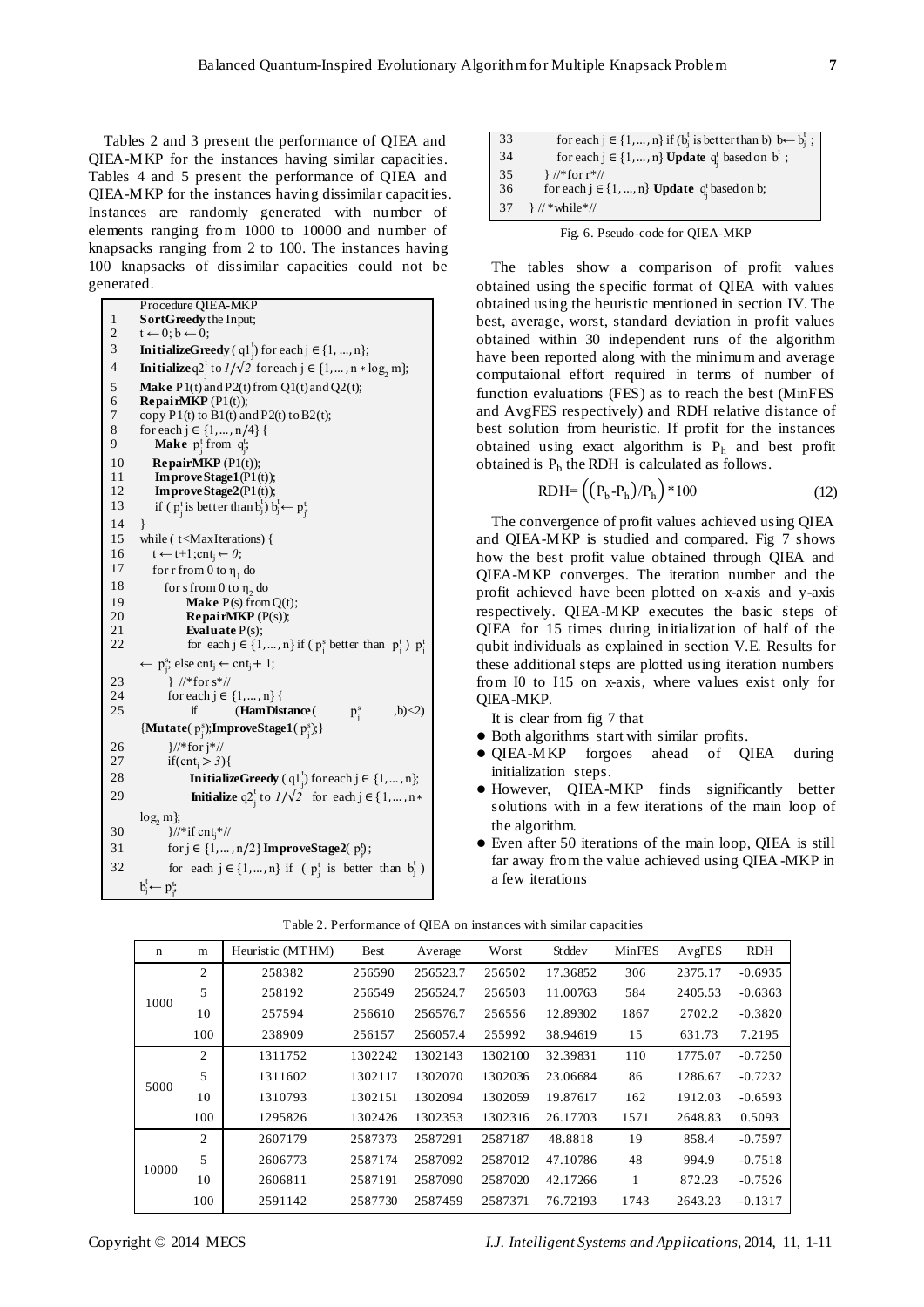| n     | m              | Heuristic (MTHM) | <b>Best</b> | Average  | Worst   | <b>St</b> dde v | MinFES | AvgFES | <b>RDH</b> |
|-------|----------------|------------------|-------------|----------|---------|-----------------|--------|--------|------------|
|       | $\overline{2}$ | 258382           | 258379      | 258370.7 | 258363  | 4.648569        | 19     | 27.4   | $-0.0012$  |
|       | 5              | 258192           | 258384      | 258376.1 | 258363  | 5.030482        | 4      | 28.1   | 0.0744     |
| 1000  | 10             | 257594           | 258373      | 258352.7 | 258306  | 17.00943        | 7      | 25.57  | 0.3024     |
|       | 100            | 238909           | 258158      | 257781   | 257207  | 233.6354        | 1      | 15.47  | 8.0570     |
|       | $\overline{c}$ | 1311752          | 1311764     | 1311735  | 1311704 | 14.21445        | 21     | 30.7   | 0.0009     |
| 5000  | 5              | 1311602          | 1311814     | 1311797  | 1311783 | 8.027324        | 21     | 29.83  | 0.0162     |
|       | 10             | 1310793          | 1311810     | 1311773  | 1311713 | 21.78252        | 20     | 30.53  | 0.0776     |
|       | 100            | 1295826          | 1311638     | 1311506  | 1311387 | 58.71624        | 1      | 16.3   | 1.2202     |
|       | $\overline{2}$ | 2607179          | 2607091     | 2607052  | 2606995 | 26.76444        | 24     | 31     | $-0.0034$  |
|       | 5              | 2606773          | 2607224     | 2607188  | 2607155 | 21.01031        | 21     | 32.7   | 0.0173     |
| 10000 | 10             | 2606811          | 2607225     | 2607192  | 2607173 | 19.30918        | 20     | 30.2   | 0.0159     |
|       | 100            | 2591142          | 2606844     | 2606714  | 2606555 | 66.10837        | 1      | 15.63  | 0.6060     |

Table 3. Performance of QIEA-MKP on instances with Similar Capacities

Table 4. Performance of QIEA on instances with dissimilar capacities

| $\mathbf n$ | m              | Heuristic (MTHM) | <b>Best</b> | Average  | Worst   | <b>St</b> dde v | <b>MinFES</b> | AvgFES   | <b>RDH</b> |
|-------------|----------------|------------------|-------------|----------|---------|-----------------|---------------|----------|------------|
|             | $\overline{c}$ | 258367           | 256520      | 256492.8 | 256476  | 10.61451        | 295           | 2363.367 | $-0.7149$  |
| 1000        | 5              | 257915           | 256562      | 256527.1 | 256499  | 15.35185        | 405           | 2506.3   | $-0.5246$  |
|             | 10             | 258078           | 256560      | 256528.4 | 256509  | 14.1067         | 813           | 2620.933 | $-0.5882$  |
| 5000        | $\overline{2}$ | 1311854          | 1302136     | 1302057  | 1302025 | 22.84641        | 69            | 1243.367 | $-0.7408$  |
|             | 5              | 1311710          | 1302115     | 1302059  | 1302012 | 24.81018        | 109           | 1506.233 | $-0.7315$  |
|             | 10             | 1311663          | 1302055     | 1302016  | 1301987 | 16.4835         | 42            | 2526.633 | $-0.7325$  |
|             | $\overline{c}$ | 2607147          | 2587170     | 2587070  | 2587006 | 44.68634        | 12            | 713.6667 | $-0.7662$  |
| 10000       | 5              | 2606951          | 2587346     | 2587245  | 2587166 | 49.82521        | 73            | 580.5667 | $-0.7520$  |
|             | 10             | 2606167          | 2587387     | 2587207  | 2587137 | 58.89777        | 8             | 719.3333 | $-0.7206$  |

Table 5. Performance of QIEA-MKP on instances with dissimilar capacities

| n     | m              | Heuristic (MTHM) | <b>Best</b> | Average  | Worst   | Stddev   | <b>MinFES</b> | AvgFES | <b>RDH</b> |
|-------|----------------|------------------|-------------|----------|---------|----------|---------------|--------|------------|
|       | $\overline{c}$ | 258367           | 258384      | 258378.9 | 258374  | 4.232333 | 9             | 27.7   | 0.0066     |
| 1000  | 5              | 257915           | 258383      | 258369.2 | 258358  | 5.628744 | 19            | 30.37  | 0.1815     |
|       | 10             | 258078           | 258362      | 2583455  | 258328  | 7.69124  | 14            | 27.5   | 0.1100     |
|       | $\overline{2}$ | 1311854          | 1311824     | 1311806  | 1311794 | 7.764419 | 20            | 30.2   | $-0.0023$  |
| 5000  | 5              | 1311710          | 1311796     | 1311776  | 1311754 | 10.88545 | 21            | 31.3   | 0.0066     |
|       | 10             | 1311663          | 1311824     | 1311795  | 1311768 | 14.31035 | 16            | 30.2   | 0.0123     |
|       | $\overline{c}$ | 2607147          | 2607235     | 2607211  | 2607187 | 13.51496 | 22            | 30.83  | 0.0034     |
| 10000 | 5              | 2606951          | 2607165     | 2607114  | 2607067 | 21.29422 | 23            | 31.7   | 0.0082     |
|       | 10             | 2606167          | 2607191     | 2607144  | 2607065 | 26.99104 | 21            | 30.3   | 0.0393     |



Fig. 7. Comparing convergence of best value achieved using QIEA and QIEA-MKP (an instance having n=5000, m=100)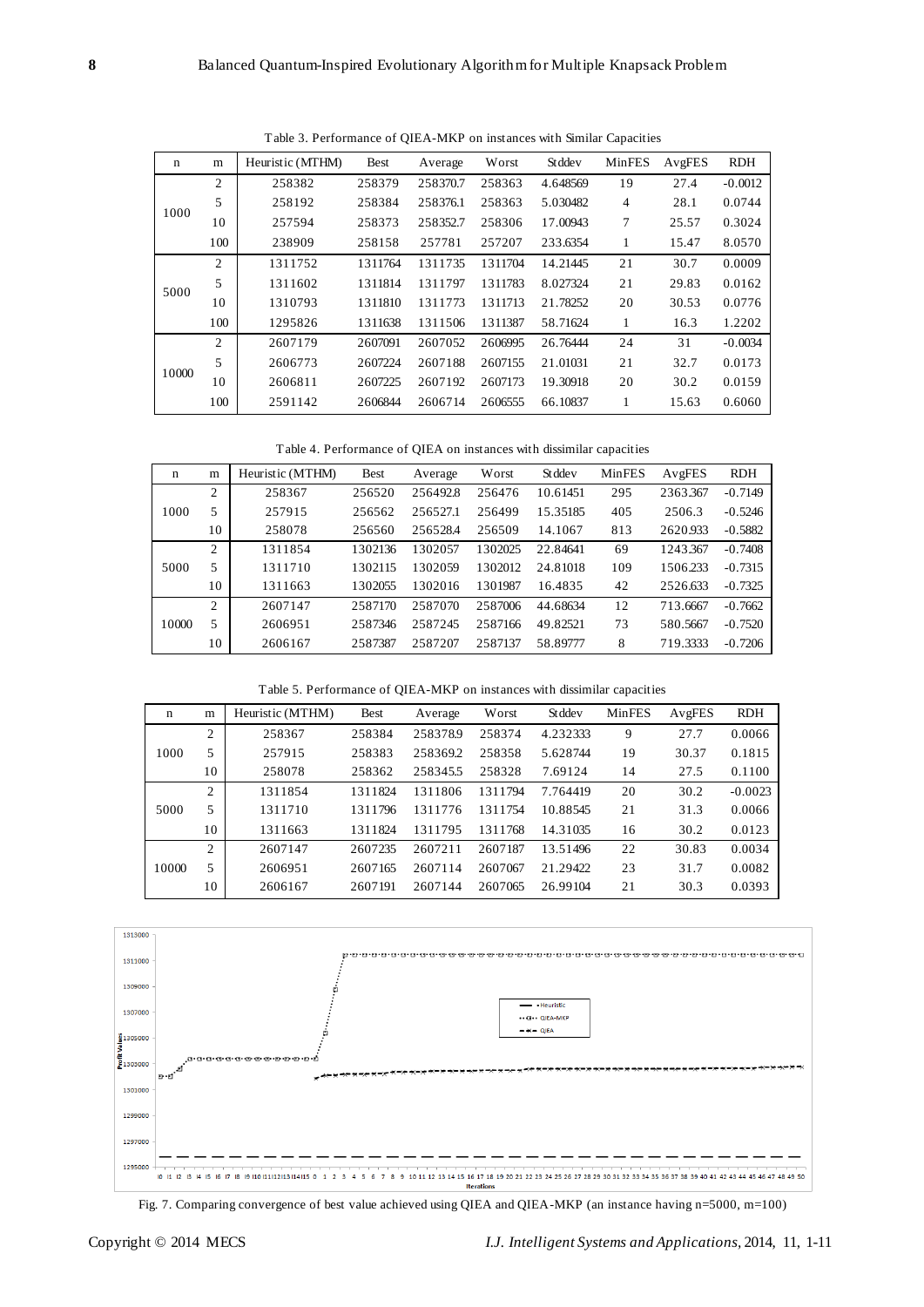

Instances with Dissimilar Capacities Fig. 8. Comparison of QIEA and QIEA-MKP on the basis of RDH



Instances with dissimilar capacities

Fig. 9. Comparison of QIEA and QIEA-MKP on the basis of FES required reaching their best solution.

Figures 8 and 9 present a comparison of QIEA and QIEA-MKP on the basis of quality of solutions and

computational effort. RDH of the solutions obtained using QIEA and QIEA-MKP with respect to size of problem instances having different classes of capacities considered is shown in fig 8. Fig 9 plots the Average FES required using QIEA and QIEA-MKP with respect to size of problem instances having different classes of capacities considered.

Following points are observed from the results:

- QIEA-MKP shows considerable improvement both in quality of solutions obtained and computational effort required to reach the best as compared to QIEA.
- The solutions obtained from QIEA-MKP are much better than the heuristic used to improve solutions locally for most of the instances tested. This improvement is better for instances which required to fill more number of knapsacks.
- The hybridised QIEA-MKP is able to provide much better solutions within very less number of FES as compared to QIEA used as the base.
- The graph showing quality of solutions with respect to heuristic solution (i.e. RDH) for QIEA-MKP is similar in shape as of QIEA but with a shift from area having solution worse than heuristic to the area having better solution than heuristic.

## VII. CONCLUSIONS

The QIEA is improved by embedding within it the local improvement based on a known effective heuristic for MKP with an objective to improve exploitation. Apart from it some techniques viz. mutation of solutions appearing to be close to local optima, and reinitializing qubit individuals found incapable to generate new solutions are also induced in order to improve the power to explore the search space. This way the proposed QIEA, with balanced power of exploitation and exploration of search space, provide significantly better solutions with respect to both the QIEA used as base and the heuristic used for proposed hybridization. The proposed QIEA provide better results using much reduced computational effort than basic QIEA.

#### ACKNOWLEDGMENTS

Authors are grateful to Department of Science and Technology, India (DST) and Deutsche Forschungsgemeinschaft, Germany (DFG) for the support under project No. INT/FRG/DFG/P-38/2012 titled "Algorithm Engineering of Quantum Evolutionary Algorithms for Hard Optimization Problems".

#### **REFERENCES**

[1] C. Chekuri and S. Khanna, "A PTAS for the multiple knapsack problem," SIAM Journal on Computing, vol. 35, pp. 713-728, 2006.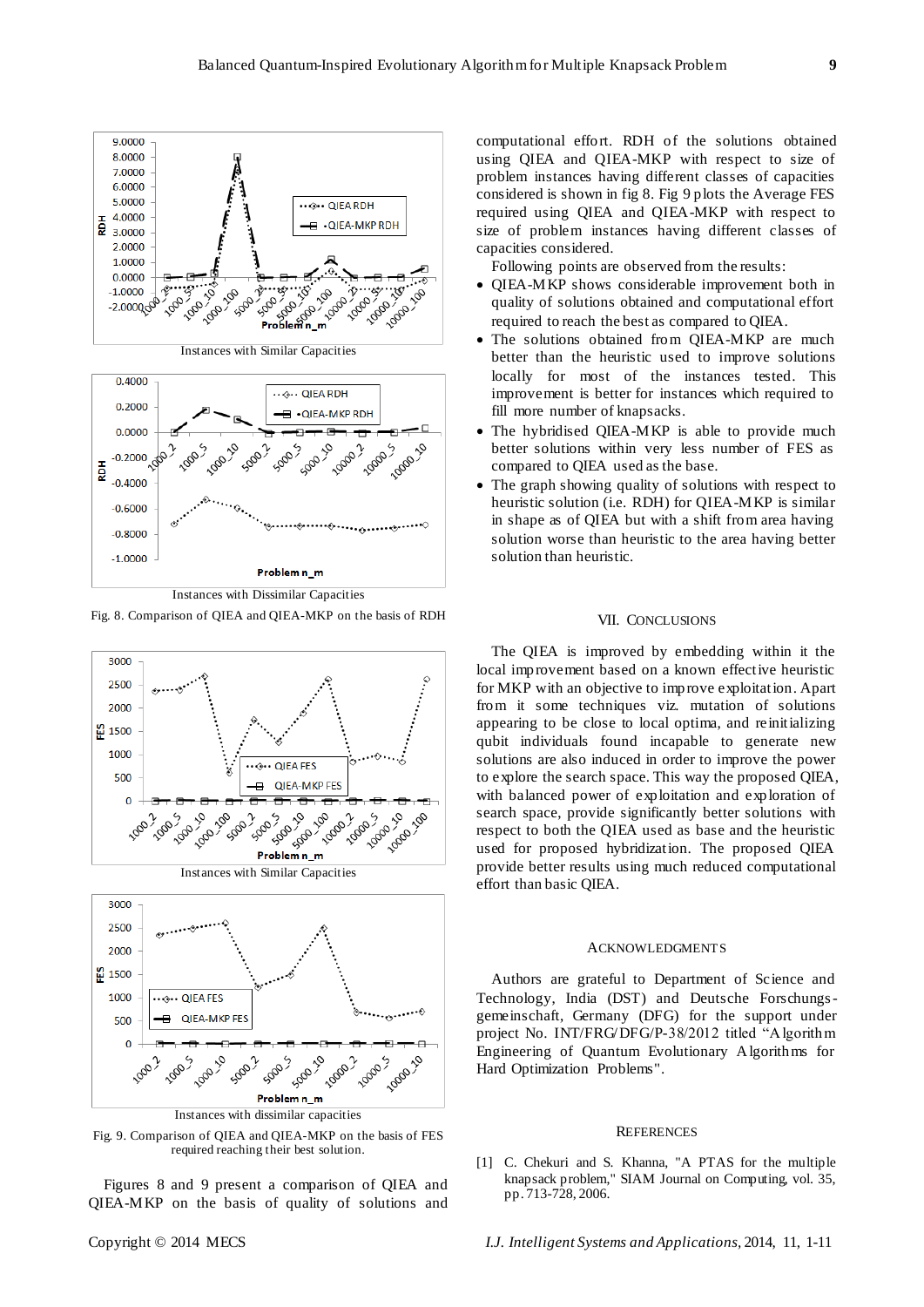- [2] S.Y. Yang, M. Wang, and L.C. Jiao, "A novel quantum evolutionary algorithm and its application," in Proc CEC, 2004, pp. 820-826.
- [3] C. Patvardhan, Apurva Narayan, and A. Srivastav, "Enhanced Quantum Evolutionary Algorithms for Difficult Knapsack Problems," in PReMI'07 Proceedings of the 2nd international conference on Pattern recognition and machine intelligence, 2007, pp. 252-260.
- [4] M. D. Platel, S. Schliebs, and N. Kasabov, "A versatile quantum-inspired evolutionary algorithm," in Proc. CEC, 2007, pp. 423-430.
- [5] G. S. Sailesh Babu, D. Bhagwan Das, and C. Patvardhan, "Real-Parameter quantum evolutionary algorithm for economic load dispatch," IET Gener. Transm. Distrib., vol. 2, no. 1, pp. 22-31, 2008.
- [6] A. Mani and C. Patvardhan, "A Hybrid quantum evolutionary algorithm for solving engineering optimization problems," International Journal of Hybrid Intelligent Systems, vol. 7, pp. 225-235, 2010.
- [7] Ling Wang and Ling-po Li, "An effective hybrid quantuminspired evolutionary algorithm for parameter estimation of chaotic systems," Expert Systems with Applications, vol. 37, no. 2, pp. 1279–1285, 2010.
- [8] Shuyuan Yang, Min Wang, and Licheng Jiao, "Quantuminspired immune clone algorithm and multiscale Bandelet based image representation," Pattern Recognition Letters, vol. 31, no. 13, pp. 1894–1902, 2010.
- [9] Jing Xiao, YuPing Yan, Jun Zhang, and Yong Tang, "A quantum-inspired genetic algorithm for k-means clustering," Expert Systems with Applications, vol. 37, no. 7, pp. 4966–4973, 2010.
- [10] P. Arpaia, D. Maisto, and C. Manna, "A Quantum-inspired Evolutionary Algorithm with a competitive variation operator for Multiple-Fault Diagnosis," Applied Soft Computing, vol. 11, no. 8, pp. 4655–4666, 2011.
- [11] C Patvardhan, P Prakash, and A Srivastav, "A novel quantum-inspired evolutionary algorithm for the quadratic knapsack problem," Int. J. Mathematics in Operational Research, vol. 4, no. 2, pp. 114-127, 2012.
- [12] K. Han and J. Kim, "On setting the parameters of quantum-inspired evolutionary algorithm for practical application.," in Proc. CEC, 2003, pp. 178-184.
- [13] K-H Han, "On the Analysis of the Quantum-inspired Evolutionary Algorithm with a Single Individual," in IEEE Congress on Evolutionary Computation, Vancouver, Canada, 2006.
- [14] M. D. Platel, Stefan Schliebs, and Nikola Kasabov, "Quantum-Inspired Evolutionary Algorithm: A Multimodel EDA," IEEE Transactions on Evolutionary Computation, vol. 13, no. 6, pp. 1218-1232, 2009.
- [15] Gexiang Zhang, "Quantum-inspired evolutionary algorithms: a survey and empirical study," Journal of Heuristics, vol. 17, no. 3, pp. 303-351, 2011.
- [16] C. Blum, J. Puchinger, G. R. Raidl, and A. Roli, "Hybrid metaheuristics in combinatorial optimization: A survey," Applied Soft Computing, vol. 11, pp. 4135–4151, 2011.
- [17] Kuk-Hyun Han and Jong-Hwan Kim, "Quantum-Inspired Evolutionary Algorithm for a Class of Combinatorial Optimization," IEEE Transactions on Evolutionary Computation, vol. 6, no. 6, pp. 580-593, December 2002.
- [18] K. Han and J. Kim, "Quantum-inspired evolutionary algorithms with a new termination criterion, h-epsilon gate, and two-phase scheme.," IEEE Trans. Evol. Comput., vol. 8, no. 2, pp. 156-169, 2004.
- [19] Zhongyu Zhao, Xiyuan Peng, Yu Peng, and Enzhe Yu, "An Effective Repair Procedure based on Quantuminspired Evolutionary Algorithm for 0/1 Knapsack

Problems," in Proceedings of the 5th WSEAS Int. Conf. on Instrumentation, Measurement, Circuits and Systems, Hangzhou, 2006, pp. 203-206.

- [20] G.X. Zhang, M. Gheorghe, and C.Z. Wu, "A quantuminspired evolutionary algorithm based on p systems for knapsack problem," Fund. Inf., vol. 87, no. 1, pp. 93-116, 2008.
- [21] M. -H. Tayarani-N and M. -R. Akbarzadeh-T, "A Sinusoid Size Ring Structure Quantum Evolutionary Algorithm," in IEEE Conference on Cybernetics and Intelligent Systems, 2008, pp. 1165 - 1170.
- [22] Zhiyong Li, Günter Rudolph, and Kenli Li, "Convergence performance comparison of quantum-inspired multiobjective evolutionary algorithms," Computers and Mathematics with Applications, vol. 57, pp. 1843-1854, 2009.
- [23] Parvaz Mahdabi, Saeed Jalili, and Mahdi Abadi, "A multistart quantum-inspired evolutionary algorithm for solving combinatorial optimization problems," in (GECCO '08) Proceedings of the 10th annual conference on Genetic and evolutionary computation, 2008, pp. 613-614.
- [24] Takahiro Imabeppu, Shigeru Nakayama, and Satoshi Ono, "A study on a quantum-inspired evolutionary algorithm based on pair swap," Artif Life Robotics, vol. 12, pp. 148– 152, 2008.
- [25] T-C Lu and G-R Yu, "An adaptive population multiobjective quantum-inspired evolutionary algorithm for multi-objective 0/1 knapsack problems," Information Sciences, vol. 243, pp. 39-56, 2013.
- [26] Y. Kim, J. H. Kim, and K. H. Han, "Quantum-inspired multiobjective evolutionary algorithm for multiobjective 0/1 knapsack problems," in Proc. CEC, 2006, pp. 2601- 2606.
- [27] K. Han, K. Park, C. Lee, and J. Kim, "Parallel quantuminspired genetic algorithm for combinatorial optimization prblem," in Proc. CEC, vol. 2, 2001, pp. 1422-1429.
- [28] R. Nowotniak and J. Kucharski, "GPU-based tuning of quantum-inspired genetic algorithm for a combinatorial optimization problem," BULLETIN OF THE POLISH ACADEMY OF SCIENCES: TECHNICAL SCIENCES, vol. 60, no. 2, pp. 323-330, 2012.
- [29] S. Martello and P. Toth, "Solution of the zero-one multiple knapsack problem," European Journal of Operational Research, vol. 4, no. 4, pp. 276-283, 1980.
- [30] F. Diedrich and K. Jansen, "Improved approximation algorithms for scheduling with fixed jobs," in Proceedings of the 20th ACM-SIAM Symposium on Discrete Algorithms (SODA2009), 2009, pp. 675-684.
- [31] S. Eilon and N. Christofides, "The loading problem," Management Science, vol. 17, pp. 259-268, 1971.
- [32] Hans Kellerer, Ulrich Pferschy, and David Pisinger, Knapsack Problems. Berlin.Hiedelberg: Springer-Verlag, 2004.
- [33] M. S. Hung and J. C. Fisk, "An algorithm for the 0-1 multiple knapsack problems," Naval Reserach Logistics Quarterly, vol. 24, pp. 571-579, 1978.
- [34] S. Martello and P. Toth, "A bound and bound algorithm for the zero-one," Discrete Applied Mathematics, vol. 3, pp. 275-288, 1981.
- [35] H. Kellerer, "A polynomial time approximation scheme for the multiple knapsack problem," in Proceedings of the 2nd Workshop on Approximation Algorithms for Combinatorial Optimization Problems, APPROX(1999), LNCS 1671, 1999, pp. 51-62.
- [36] K. Jansen, "Parameterized approximation scheme for the multiple knapsack problem," Siam Journal on Computing, vol. 39, no. 4, pp. 665-674, 2009.

Copyright © 2014 MECS *I.J. Intelligent Systems and Applications,* 2014, 11, 1-11